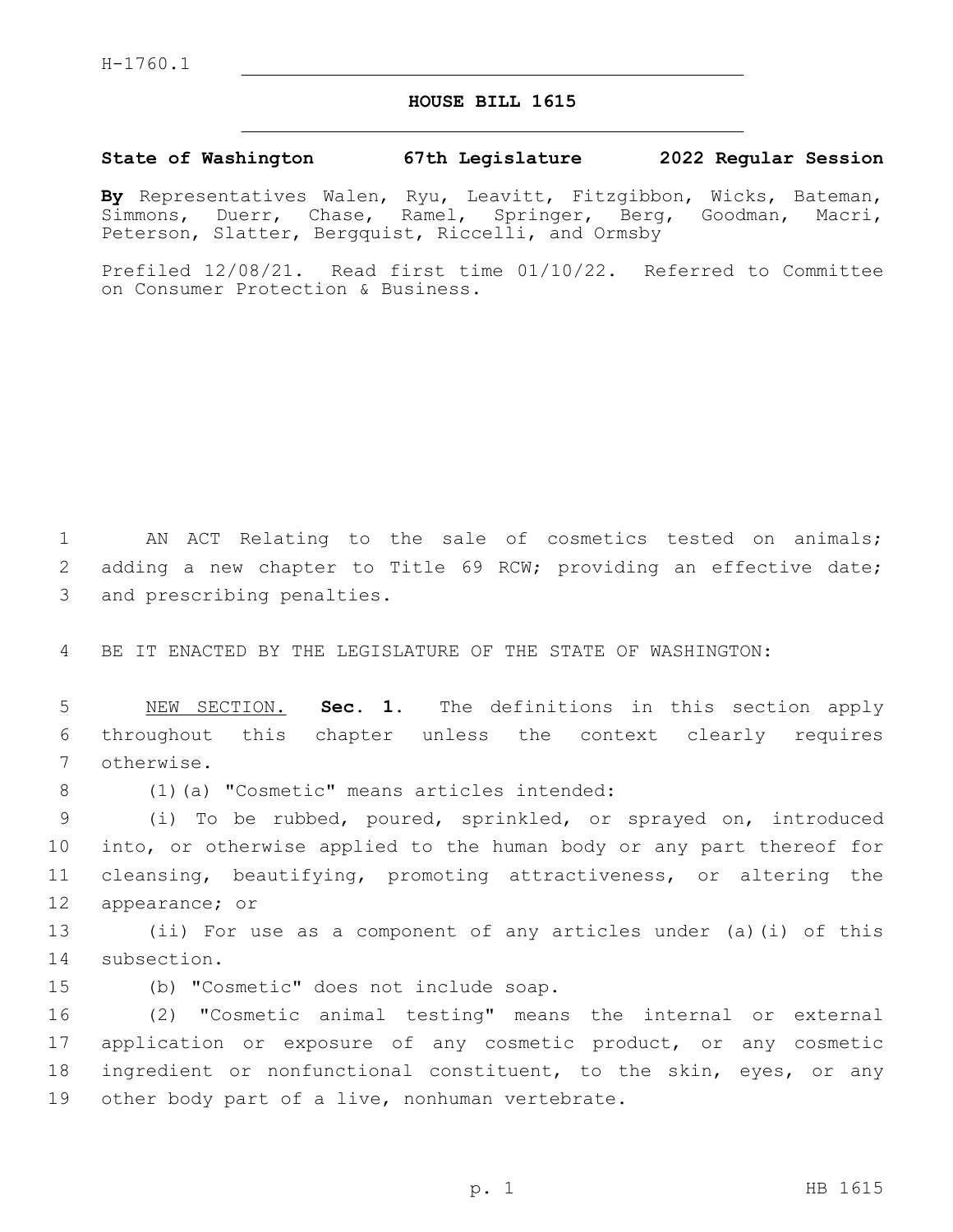(3) "Cosmetic ingredient" means any single chemical entity or mixture used as a component in the manufacture of a cosmetic product, as defined in 21 C.F.R. Sec. 700.3(e) on January 1, 2023.

 (4) "Cosmetic product" means a finished cosmetic, the manufacture 5 of which has been completed.

 (5) "Manufacturer" means any entity required to specify conspicuously its name and place of business on the label of a cosmetic in package form under 21 C.F.R. Sec. 701.12 on January 1, 2023.9

 (6) "Nonfunctional constituent" means any incidental ingredient as defined in 21 C.F.R. Sec. 701.3(1) on January 1, 2023.

 (7) "Supplier" means any entity that provides, whether directly 13 or through a third party, any cosmetic ingredient used by a manufacturer in the formulation of a cosmetic product.

 NEW SECTION. **Sec. 2.** Beginning January 1, 2023, it is unlawful for a manufacturer to sell or offer for sale in this state a cosmetic if the cosmetic was developed or manufactured using cosmetic animal testing that was conducted or contracted for by the manufacturer or any supplier of the manufacturer.

 NEW SECTION. **Sec. 3.** Section 2 of this act does not apply with respect to cosmetic animal testing:

 (1) Conducted outside of the United States in order to comply with a requirement of a foreign regulatory authority if no evidence derived from the testing was relied upon to substantiate the safety of the cosmetic ingredient or cosmetic product being sold by the 26 manufacturer in Washington;

 (2) Conducted for any cosmetic or cosmetic ingredient subject to regulation under 21 U.S.C. Sec. 351 et seq., of the federal food, 29 drug, and cosmetic act;

 (3) Conducted for a cosmetic ingredient intended to be used in a product that is not a cosmetic product and is conducted under a requirement of a federal, state, or foreign regulatory authority if no evidence derived from the testing was relied upon to substantiate the safety of a cosmetic sold in Washington by a cosmetics 35 manufacturer, unless all of the following apply:

 (a) There is no nonanimal alternative method or strategy recognized by any federal or state agency or the organization for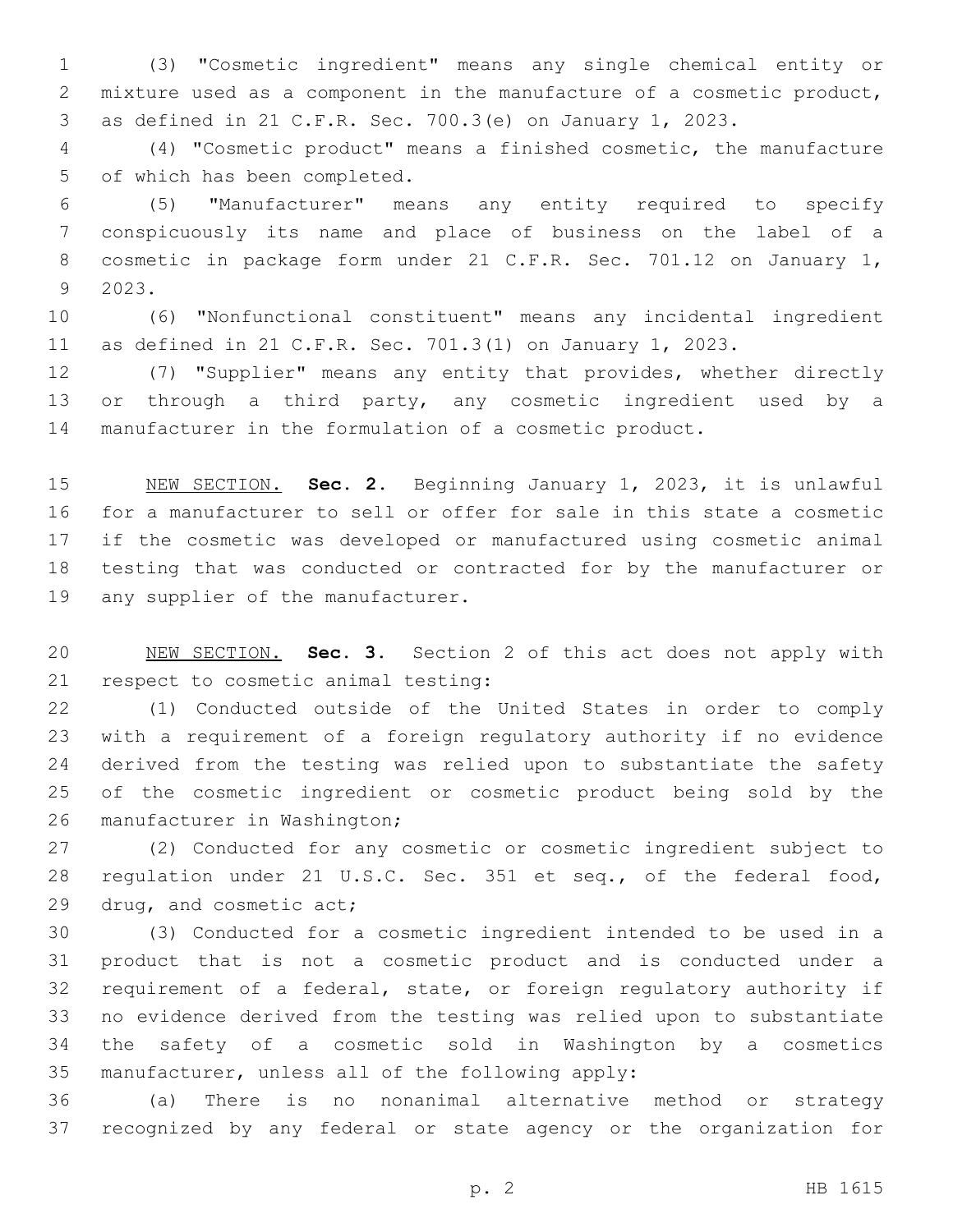economic cooperation and development for the relevant safety endpoints for the cosmetic ingredient or nonfunctional constituent;

 (b) There is documented evidence of the noncosmetic intent of the 4 test; and

 (c) There is a history of use of the ingredient outside of cosmetics at least 12 months before the reliance; or

 (4) Requested, required, or conducted by a federal or state regulatory authority and each of the following apply:

 (a) There is no nonanimal alternative method or strategy recognized by any federal or state agency or the organization for economic cooperation and development for the relevant safety 12 endpoints for the cosmetic ingredient or nonfunctional constituent;

 (b) The cosmetic ingredient or nonfunctional constituent poses a risk of causing a specific human health problem that is substantiated and the need to conduct cosmetic animal testing is justified and supported by a detailed research protocol proposed as the basis for the evaluation of the cosmetics ingredient or nonfunctional 18 constituent; and

 (c) That the cosmetic ingredient or nonfunctional constituent is in wide use and, in the case of a cosmetic ingredient, cannot be replaced by another cosmetic ingredient capable of performing a 22 similar function.

 NEW SECTION. **Sec. 4.** Section 2 of this act does not apply to: (1) A cosmetic if the cosmetic in its final form was tested on animals before January 1, 2023, even if the cosmetic is manufactured on or after January 1, 2023, if no new animal testing in violation of 27 this chapter occurs after January 1, 2023;

 (2) An ingredient in a cosmetic if the ingredient was tested on animals before January 1, 2023, even if the ingredient is manufactured on or after January 1, 2023, if no new animal testing in violation of this chapter occurs after January 1, 2023; or

 (3) A cosmetic manufacturer reviewing, assessing, or retaining 33 evidence from a cosmetic animal test.

 NEW SECTION. **Sec. 5.** No county or political subdivision of the state may establish or continue any prohibition on or relating to cosmetic animal testing that is not identical to the prohibitions set forth in this chapter.